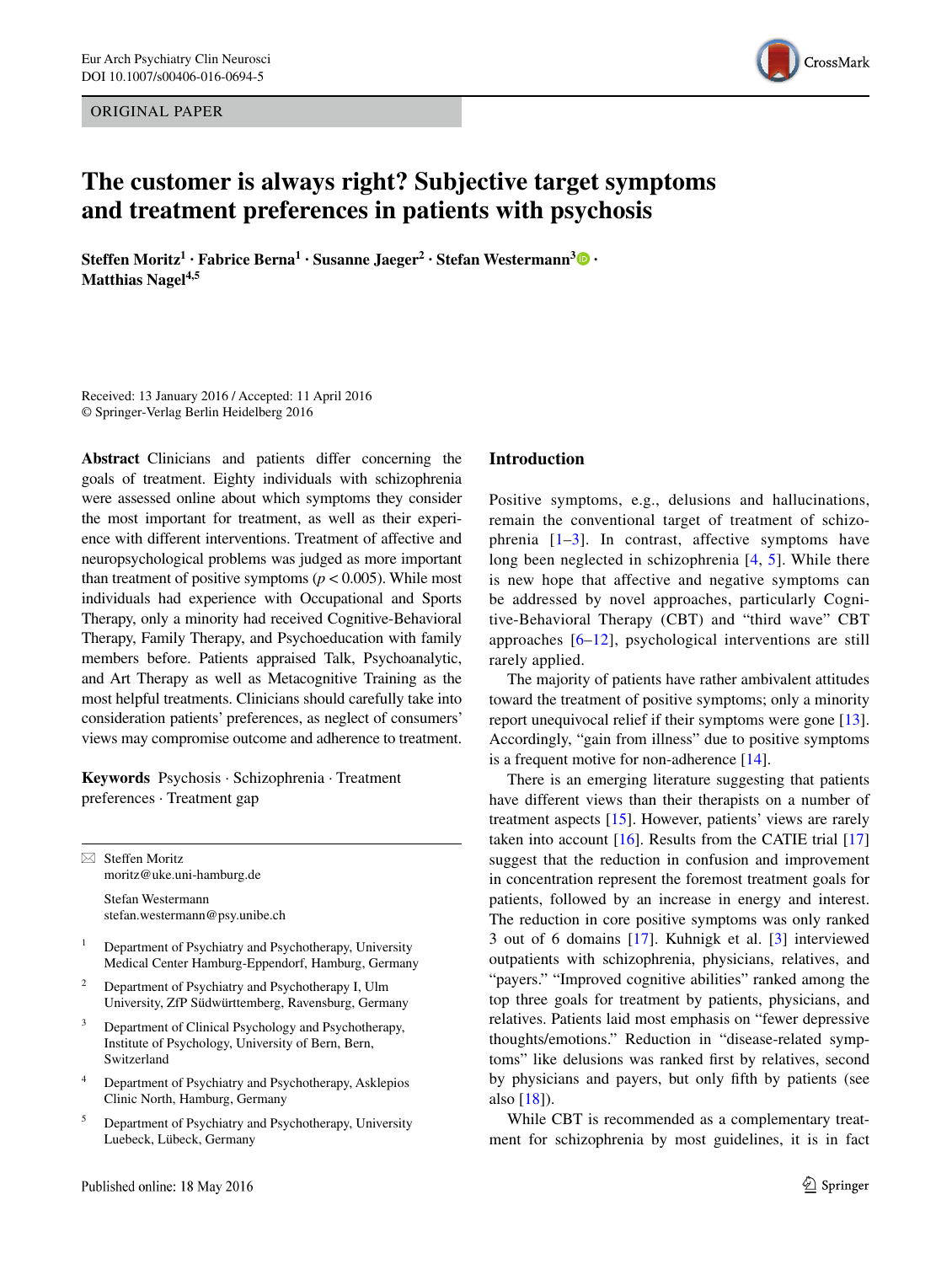rarely applied [\[19](#page-4-7)[–22](#page-4-8)]. Bechdolf and Klingberg indicate that less than 1 % of patients with schizophrenia receive treatment by a licensed outpatient psychotherapist, and even low-threshold interventions like psychoeducation are only offered to a minority of patients [\[23](#page-4-9)]. A recent survey in Germany suggests that in 46 % of all psychiatric facilities some kind of psychotherapy is offered to schizophrenia patients [[24\]](#page-4-10). A study on 187 service users with psychosis from a large mental health care trust found that only ten patients (5.3 %) received individual CBT [\[22](#page-4-8)]. Only two out of 187 patients received family intervention in the past year despite evidence for its efficacy.

Apart from pessimistic views about outcome, severe workload, time pressure, and the need for specialist staff have all been identified as barriers to implementation of psychotherapy in the treatment of psychosis [[25\]](#page-4-11).

The aim of this study was to explore the treatment goals of patients with schizophrenia and to determine patients' treatment preferences. We hypothesized that patients would favor treatment of affective symptoms over treatment of positive symptoms. Individuals were recruited through the Internet. Such a sample was assumed to respond more openly than an inpatient population who may feel less comfortable speaking openly in an interview setting.

# **Methods**

## **Participants**

Invitations to the study were posted in several guided selfhelp Internet networks dealing with schizophrenia. In addition, we approached former patients of the Department of Psychiatry and Psychotherapy, University Medical Center Hamburg-Eppendorf (Germany) with verified diagnostic status (schizophrenia) via e-mail. Approximately two-thirds of participants were recruited online.

A total of 145 patients accessed the first page. Of these, 65 data sets were deleted because important criteria were violated: no schizophrenia spectrum disorder, premature cancellation, same value entered in psychopathological questionnaire, extreme scores on the psychosis lie scale (see below), and age lower than 18 or higher than 70 years. Diagnostic status was verified mainly by a psychiatrist. Eleven patients were not taking antipsychotic medication at the time of the study.

# **Design**

All posts and e-mails contained a Web link, which directed interested parties to the survey. Participants were informed that the aim of the study was to learn about patients' treatment goals and their experience with and their assessment <span id="page-1-0"></span>**Table 1** Appraisal of individual treatments in descending order

| Treatment                          | M    | SD.  |
|------------------------------------|------|------|
| 1. Talk Therapy                    | 3.18 | 0.88 |
| 2. Psychoanalytic Therapy          | 3.08 | 1.00 |
| 3. Art Therapy                     | 2.92 | 1.04 |
| 4. Metacognitive Training (MCT)    | 2.91 | 0.95 |
| 5. Psychoeducation with Relatives  | 2.75 | 0.96 |
| 6. Antipsychotic Medication        | 2.74 | 0.93 |
| 7. Psychoeducation                 | 2.69 | 0.95 |
| 8. Sports/Physical Training        | 2.67 | 1.02 |
| 9. Relaxation                      | 2.60 | 0.94 |
| 10. Cognitive-Behavioral Therapy   | 2.56 | 1.00 |
| 11. Occupational Therapy           | 2.55 | 0.95 |
| 12. Music Therapy                  | 2.50 | 0.99 |
| 13. Social Skills Training         | 2.47 | 0.86 |
| 14. Dance Therapy                  | 2.46 | 0.97 |
| 15. Cognitive Remediation          | 2.33 | 1.00 |
| 16. Family Intervention            | 2.29 | 1.11 |
| 17. Daily Life Competence Training | 2.00 | 1.07 |
| 18. Drama Therapy                  | 2.00 | n.a. |

Means and standard deviations ( $1 =$  not helpful at all,  $4 =$  very helpful)

of different treatment options. Participants received a selfhelp manual as an incentive for participation.

## **Questionnaires**

Participants were first asked whether they had ever received any of the treatments listed in Table [1](#page-1-0); multiple endorsements were possible (adapted from [[26](#page-4-12)]). Response options were "no, never," "yes, more than one year ago," "yes, within the last year," and "yes, presently." Afterward, we asked how helpful the individuals found the respective treatments (see Table [1](#page-1-0) and Fig. [2\)](#page-2-0) on a fourpoint Likert scale: *not helpful at all*, *somewhat helpful*, *helpful*, and *very helpful*. We then asked to what degree participants suffered from the symptoms and problems listed in Fig. [1](#page-2-1) and how important they deemed treatment for these symptoms (see figure for response options). The Community Assessment of Psychic Experiences Scale (CAPE) [\[27](#page-4-13)] was administered to measure positive, negative, and depressive symptoms. We added a lie scale [[14,](#page-4-2) [28](#page-4-14)] consisting of items mirroring common misconceptions about psychosis.

## **Results**

Participants were about 40 years old (*M* = 40.40,  $SD = 9.43$ ; most were females  $(n = 50)$  and had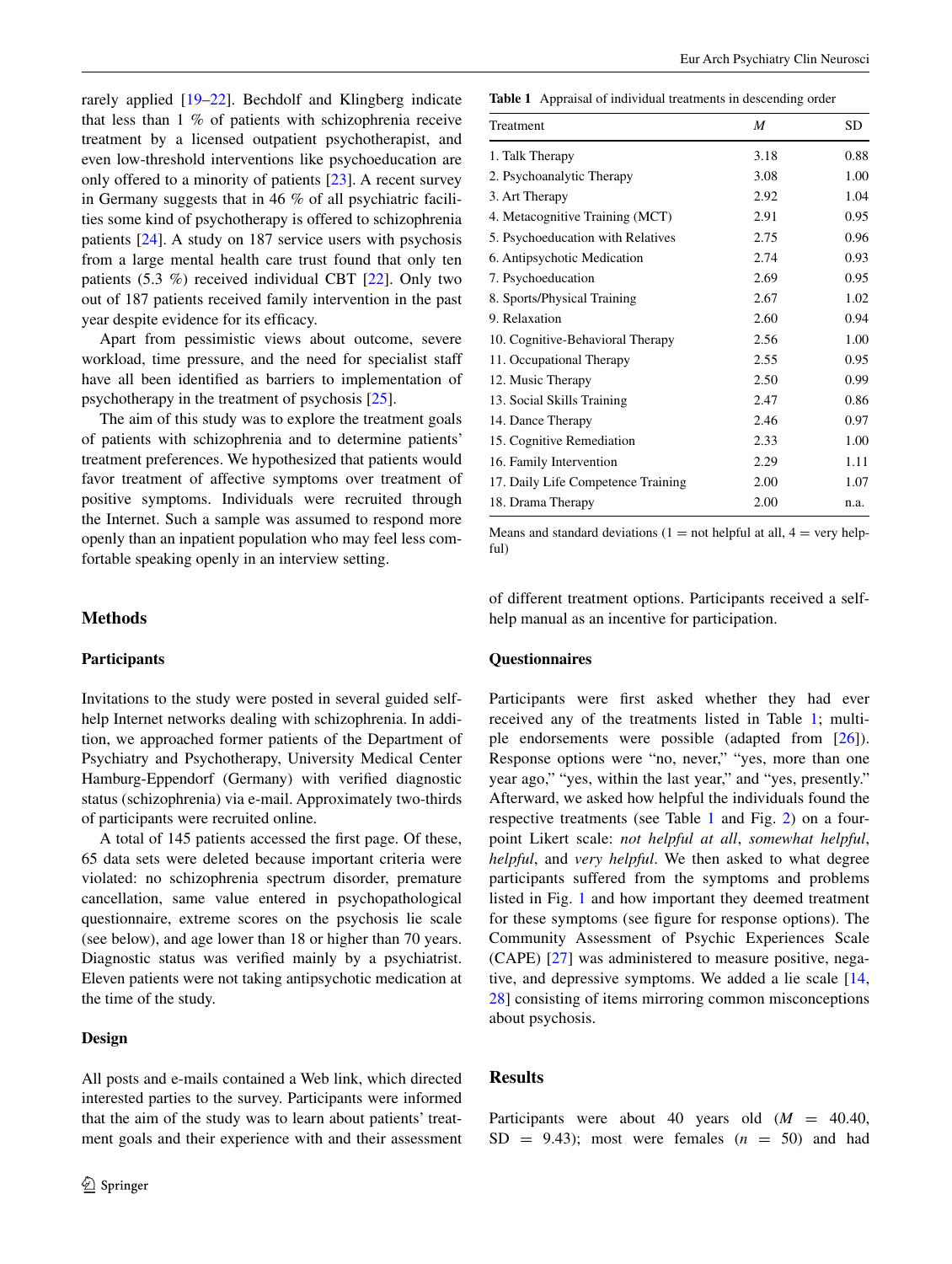<span id="page-2-1"></span>**Fig. 1** Subjective treatment targets in descending order of mean values (in brackets;  $1 =$  treatment not necessary;  $4 =$  treatment urgently needed). The *differently shaded bars* indicate endorsement of response options in %



■ very helpful ■ helpful ■ somewhat helpful □ not helpful at all

| Talk Therapy (79%)                   | 38<br>43 · ·                                |
|--------------------------------------|---------------------------------------------|
| Psychoanalytic Therapy (17%)         | 33<br>Ջ                                     |
| Art Therapy (49%)                    | . 41 <u>.</u> .<br>8<br>19<br>32            |
| Metacognitive Training (MCT) (32%)   | 39<br>つつ<br>٠q                              |
| Psychoeducation with Relatives (5%)  | 25.<br>75<br>50                             |
| Antipsychotic Medication (100%)      | 62<br>$-15$ and $-1$<br>18<br>-6            |
| Psychoeducation (71%)                | $\sim$ 22 $\sim$<br>35<br>31<br>11          |
| Sports/Physical Training (74%)       | -1-1-1-251-1-1-1-<br>31<br>29<br>15         |
| Relaxation (76%)                     | <b>1. 17. 17.</b><br>40<br>29<br>14         |
| Cognitive-Behavioral Therapy (38%)   | $\cdots$ 16 $\cdots$<br>44<br>20<br>20      |
| Occupational Therapy (82%)           | $\cdots$ 20 $\cdots$<br>28<br>40<br>12      |
| Music Therapy (46%)                  | <b>Free 21, Free</b><br>24<br>41            |
| Social Skills Training (46%)         | $-6$<br>53<br>18<br>24                      |
| Dance Therapy (19%)                  | $\sim$ 15 $\sim$ 1<br>31<br>15<br>38        |
| Cognitive Remediation (60%)          | $\overline{17}$ $\overline{17}$<br>40<br>21 |
| Family Intervention (11%)            | $\cdots$ 14<br>29<br>29<br>29               |
| Daily Life Competence Training (14%) | $-13$<br>38<br>38                           |
| Drama Therapy (1%)                   | 100                                         |
|                                      |                                             |

<span id="page-2-0"></span>**Fig. 2** Experience with nonpharmacological treatments in percent (see *brackets*). The differently *shaded bars* indicate endorsement of response options in %

completed high school ( $n = 50$ ). The CAPE positive subscale score was  $1.38$  (SD = 0.45; range: 1–2.90). Approximately two-thirds of participants (80 %) were currently in outpatient treatment.

Figure [1](#page-2-1) shows that affective symptoms (e.g., low selfesteem) and negative symptoms (e.g., lack of drive) were identified by 38–46 % of individuals as preferred targets of treatment, followed by cognitive problems. Only one in five patients identified positive symptoms as important treatment goals.

We then formed three subscales comprising core affective items (depression, loneliness, low self-esteem), core positive items (voice hearing, feeling persecuted, delusional ideation), and cognitive items (memory/attention problems, lack of clear thinking). All pairwise comparisons were significant with respect to treatment preference (at least  $p < 0.005$ : affective symptoms ( $M = 2.32$ ) > cognitive symptoms ( $M = 2.04$ ) > positive symptoms ( $M = 1.56$ ).

As one may argue that patients with no or few positive symptoms will unlikely name hallucinations or delusions as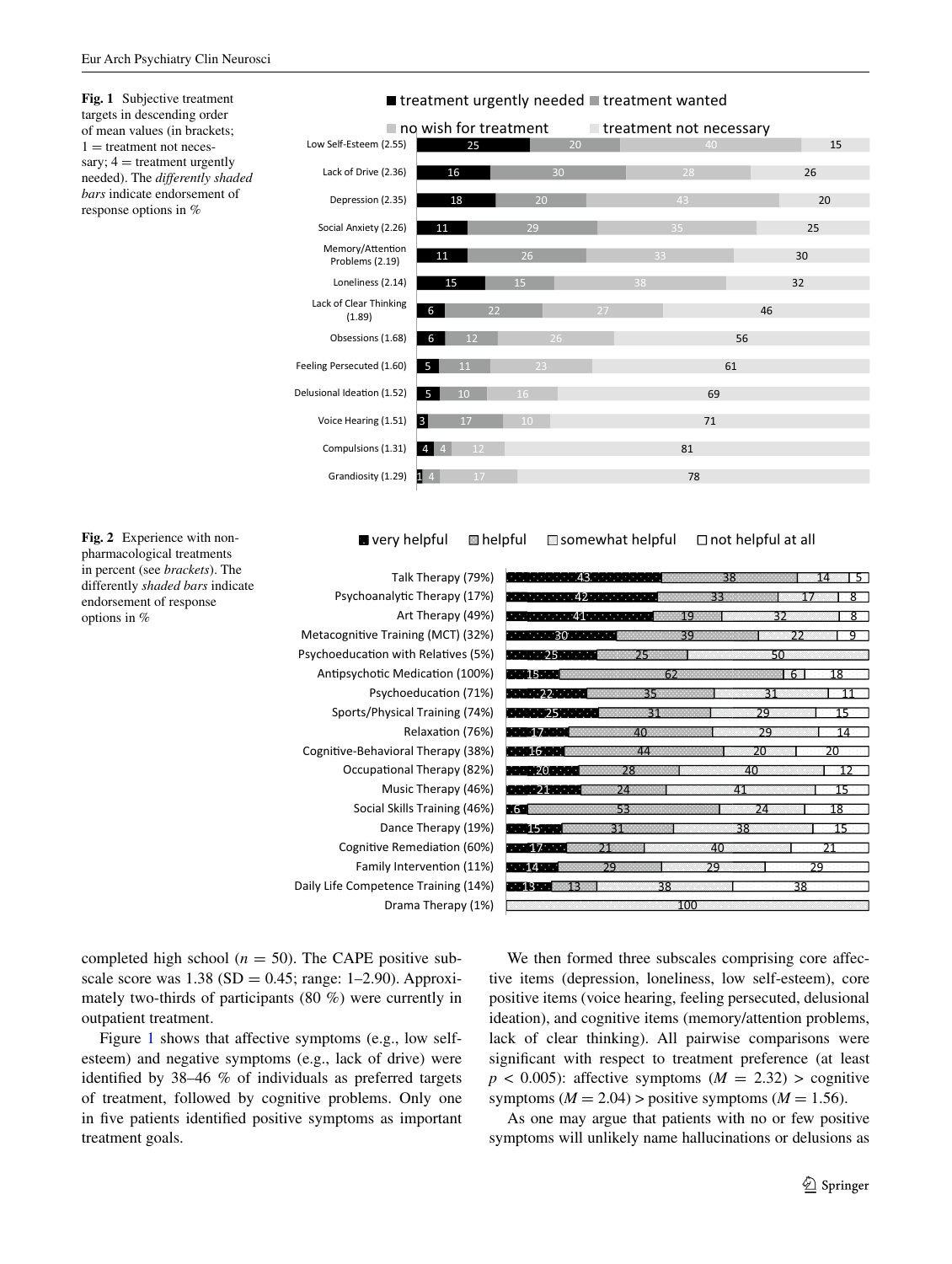targets for treatment (i.e., patients may only wish to treat the most severe symptoms), we performed a subsidiary analysis with participants scoring high on positive symptoms  $(n = 41;$  median split). Preferences remained essentially the same: depression ( $M = 2.76$ ), avolition ( $M = 2.71$ ), low self-esteem ( $M = 2.68$ ), social anxiety ( $M = 2.59$ ), memory and attention problems  $(M = 2.46)$ , and loneliness  $(M = 2.39)$ . Positive symptoms all scored below 2.

Figure [2](#page-2-0) shows that Art Therapy and Occupational Therapy prevailed. Table [1](#page-1-0) and Fig. [2](#page-2-0) display participants' appraisal for the different treatments. Talk Therapy was deemed the most helpful treatment followed by Psychoanalytic Therapy, Art Therapy and Metacognitive Training. Antipsychotic medication was deemed [very] helpful by 77 % of the participants.

# **Discussion**

Participants with schizophrenia considered the treatment of affective and cognitive problems as more important than the treatment of positive symptoms. This was also true for those with elevated positive symptoms.

A minority of participants had experience with nonpharmacological treatments recommended by most guidelines (e.g., NICE; DGPPN-guidelines in Germany), such as CBT, during their treatment history. Predominant treatment options were Occupational Therapy, Talk Therapy, and physical exercises. Psychoeducation (71 %) and cognitive remediation (60 %) were also very common. Patients appraised Psychoanalytic Therapy, Talk Therapy, Art Therapy, and Metacognitive Training (MCT) as most helpful. Although there is some evidence in favor of these treatments [\[29](#page-4-15)], none of them are unequivocally accepted as an evidence-based approach for the treatment of schizophrenia. The German guidelines name Art, Music, Dance, Drama, Movement, and Occupational therapies as potential (complementary) treatments without clear recommendation for application [\[30](#page-4-16)].

Some limitations have to be highlighted. We primarily recruited participants through the Internet, many of whom actively searched information about their disorder online; thus, our sample might not be representative of patients with schizophrenia. However, we adopted several measures to ensure the validity and reliability of diagnostic status and to prevent sabotage [\[28](#page-4-14), [31](#page-4-17)]. While interviews are usually preferred over self-report, they face the disadvantage that participants may pay lip service to the clinician. Also, we had an excess of participants with high school education, and most participants were females, again, limiting the sample representativeness. Another caveat is that the present study only recorded if the treatments were deemed globally helpful and did not specify subdomains (e.g., wellbeing). Finally, participants may not be aware about the

specific contents of some therapies. For example, CBT may not have been explicitly called as such, prompting falsenegative responses.

Although our sample affirmed experience with CBT-oriented treatments more than in prior studies, generic treatments such as Occupational Therapy prevailed. We propose that while such treatments may be beneficial for some patients, treatment time should be devoted to the most effective interventions in order to reduce treatment duration [\[32](#page-4-18)]. In view of low [medication] adherence, which is associated with grave consequences such as relapse [[33,](#page-4-19) [34](#page-4-20)], we should not only seek medications with better side-effect profiles, but also consider patients' preferences with respect to the treatment of symptoms appraised as most bothersome [[35\]](#page-4-21). In light of the present findings, the authors have complemented their Metacognitive Training approach with two modules dealing with (self-) stigma and low selfesteem, in order to reach patients who consider the treatment of affective symptoms as most essential.

In conclusion, clinicians should listen to their patients [\[36](#page-4-22)], become more "user-friendly" [\[37](#page-4-23)], and meet the needs of their patients [[38\]](#page-4-24). This may not only improve outcome and patient satisfaction, but could also raise adherence to treatment [[3\]](#page-3-1). Ideally, treatment should both be evidence-based and take into consideration patients' preferences. Often, clinicians face the dilemma that what is effective, such as antipsychotics, is not always liked, and what is liked, such as Art Therapy, does not always yield strong effects.

#### **Compliance with ethical standards**

**Conflict of interest** None.

#### **References**

- <span id="page-3-0"></span>1. Way BB, Banks S (2001) Clinical factors related to admission and release decisions in psychiatric emergency services. Psychiatr Serv 52:214–218
- 2. Addington DE, Beck C, Wang J et al (2010) Predictors of admission in first-episode psychosis: developing a risk adjustment model for service comparisons. Psychiatr Serv 61:483–488. doi[:10.1176/appi.ps.61.5.483](http://dx.doi.org/10.1176/appi.ps.61.5.483)
- <span id="page-3-1"></span>3. Kuhnigk O, Slawik L, Meyer J et al (2012) Valuation and attainment of treatment goals in schizophrenia: perspectives of patients, relatives, physicians, and payers. J Psychiatr Pract 18:321–328. doi[:10.1097/01.pra.0000419816.75752.65](http://dx.doi.org/10.1097/01.pra.0000419816.75752.65)
- <span id="page-3-2"></span>4. Peralta V, Cuesta MJ (2009) Characterization of affective domains within the nonaffective psychotic disorders. Schizophr Res 111:61–69. doi:[10.1016/j.schres.2009.03.008](http://dx.doi.org/10.1016/j.schres.2009.03.008)
- <span id="page-3-3"></span>5. Cotton SM, Lambert M, Schimmelmann BG et al (2012) Depressive symptoms in first episode schizophrenia spectrum disorder. Schizophr Res 134:20–26. doi[:10.1016/j.schres.2011.08.018](http://dx.doi.org/10.1016/j.schres.2011.08.018)
- <span id="page-3-4"></span>6. Moritz S, Cludius B, Hottenrott B et al (2015) Mindfulness and relaxation treatment reduce depressive symptoms